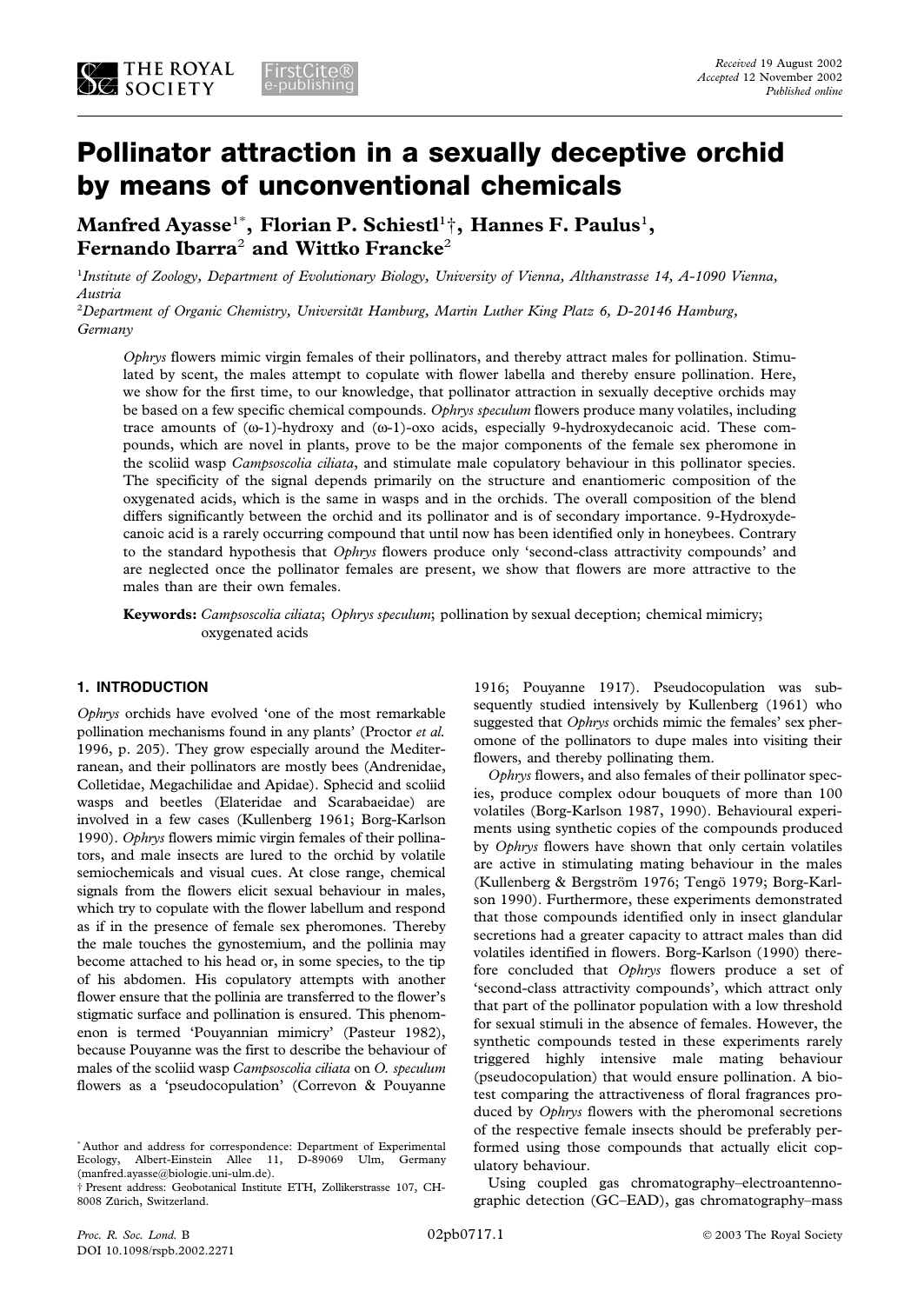spectrometry (GC–MS) and behavioural field tests, we identified behaviour-mediating compounds in the orchid *O. speculum* and its pollinator, *C. ciliata*. Furthermore, we tested the hypothesis that *Ophrys* flowers produce only 'second-class attractivity compounds' (Borg-Karlson 1990) and are less attractive to males than are their own females.

# **2. MATERIAL AND METHODS**

#### (**a**) *Sample collection*

*Campsoscolia ciliata* females and *O. speculum* flower labella were collected at various locations near C'an Picaford (Mallorca, the Balearic Islands). Individual *Ophrys* labella were cut from flowers and extracted in 0.5 ml diethyl ether (Merk Uvasol) at 20 °C for 2 days. Virgin *C. ciliata* females attractive to patrolling males were killed by freezing. We checked for emptiness of the spermatheca by dissections and found all of the attractive females to be unmated. The following solvent extracts were obtained from individual females: cuticle extracts—single frozen females were extracted for 5 min in 400 µl diethyl ether (Merk Uvasol); and head extracts—after decapitation, heads were extracted in 200 µl diethyl ether for 24 h. Samples were stored in the freezer until chemical analyses or behavioural experiments were performed.

## (**b**) *Electrophysiology*

To detect electrophysiologically active compounds in *C. ciliata* cuticle extracts or *O. speculum* labellum extracts, GC–EAD analyses were performed as described in Ayasse *et al.* (2000) and Schiestl *et al.* (2000).

## (**c**) *Behavioural assays*

Our bioassays were conducted at the same locations near C'an Picaford as those where we also collected *Ophrys* and wasp samples. All behavioural experiments were performed between 10.00 and 14.00, when the flight activity of mate-searching male wasps was highest.

In a first experiment we tested the behavioural responses of *C. ciliata* males to individual female wasps, to *O. speculum* flowers, to odour samples of individual female wasps and *Ophrys* flowers, and to different mixtures of synthetic compounds that were found to be electrophysiologically active and occurred in both the wasp and the orchid odour samples.

Ten synthetic compounds were prepared according to the results of GC–MS analysis performed with cuticle extracts of females and *Ophrys* labellum extracts. The relative and absolute amounts of the compounds in all test solutions were checked by GC. Odourless *C. ciliata* females were used as dummies. These dummies had been Soxhlet-extracted in dichloromethane for 48 h, dried and fixed on insect pins. Odourless dummies were impregnated with various odour samples and offered to *C. ciliata* males. To avoid habituation, the tests were carried out at different spots within the male patrolling area; these sites were at least 10 m apart. Earlier marking experiments showed that the males do not move freely throughout the nesting aggregation (M. Ayasse, unpublished data), and, therefore, different males were present at the testing spots. Within a testing period of 3 min, two different male reactions were recorded (Ayasse *et al.* 1999): pouncing—a male contacts the dummy wasp with his head or antennae; and copulation—a male mounts the dummy wasp and tries to copulate. To combine the tests carried out on different days and at different localities where the numbers of patrolling

males were not the same, the male reactions were standardized by measuring the flight activity. A 1 m long wire was mounted in the experimental area. The number of males crossing the wire over a period of 1 min was counted at least every 30 min. For each 3 min test, individual reactions of the males were divided by the mean male flight activity and multiplied by 100.

In a second set of experiments we tested the hypothesis that *Ophrys* flowers are less attractive to males than are their own females. In two behavioural tests we compared the attractiveness of female wasps and *Ophrys* flowers. In the first test frozen virgin female wasps were brought to the field in a container with ice. A randomly collected individual *Ophrys* flower and a dead female were fixed on insect pins and positioned 1.5 cm above the ground (the height at which *C. ciliata* males are patrolling and searching for females; Paulus & Gack 1980) and 5 cm apart. In a dual-choice experiment, copulation attempts with the female and the flower were recorded during a 3 min test period. Each couple of flower and female was tested only once in the same location.

To exclude the possibility that the use of dead females influenced the result of the first test, we conducted a second experiment using live females. Fresh flowers were collected at random. In addition, virgin *C. ciliata* females were collected, which were highly attractive to patrolling males. Dead Soxhlet-extracted female wasps were used as dummies and placed in a male patrolling area. In a 3 min test period the scent of either an attractive live wasp or an *Ophrys* flower confined in a glass vial was continuously blown over the dummy. The surface of the vial was previously chemically deactivated (Sylon CT, Supelco Inc.). In this experiment the visual cues were always the same and male behaviour was influenced only by the scent emitted by the flower or by the female wasp.

# (**d**) *Chemical analyses*

Samples of volatiles were analysed using a gas chromatograph HP 5890 (Hewlett–Packard) equipped with a DB5 capillary column  $(30 \text{ m} \times 0.32 \text{ mm}$  inside diameter). The GC was operated splitless at 120 °C for 30 s, before a programmed increase to 280 °C at  $4$  °C min<sup>-1</sup>. For quantitative analysis, n-octadecane was added as an internal standard. Response factors were determined by single level calibration. Structure elucidation of individual compounds was based on GC–MS analysis (external ionization, 70 eV; double focusing instrument VG70/250 SE, Vacuum Generators, Manchester, UK, linked to a HP 5890; gas chromatographic condition as mentioned above); identifications were carried out by comparing the mass spectra of natural compounds with literature data (McLafferty & Stauffer 1989). For structure confirmation, synthetic samples were used to check mass spectra and gas chromatographic retention times by coinjection. Gas-chromatography separation of the enantiomers was carried out on a non-polar DB5 capillary after transformation to the diastereomeric mixture of methylesters of the corresponding acetyl-L-lactic derivatives.

#### (**e**) *Statistics*

Differences in the reactions recorded in the choice experiments for females and flowers were examined with a Wilcoxon signed-ranks test. Differences in the numbers of pounces and copulatory events of all testing solutions in comparison with the control (diethyl ether blank) were examined with a Mann– Whitney *U*-test, which was also used to compare the number of copulatory events elicited by live wasps and *Ophrys* flowers. We used Bonferroni correction for multiple testing and set the sig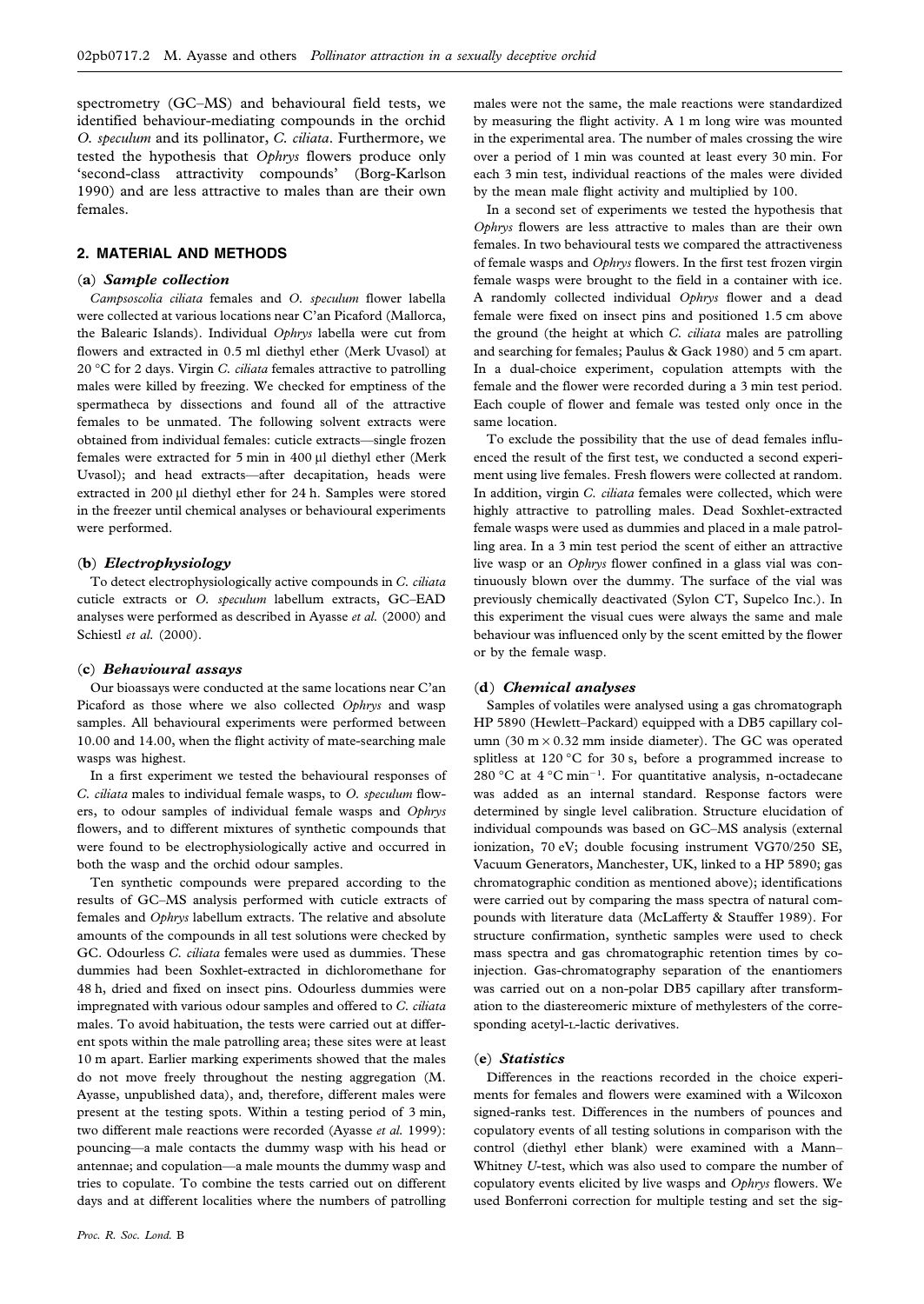nificance level  $p$  to 0.005. The relative amounts of single compounds in wasps and flowers were compared by a Mann– Whitney *U*-test. All statistical analyses were carried out using the statistical package Spss (Norušis 1993).

# **3. RESULTS AND DISCUSSION**

# (**a**) *Location and chemistry of the male-attracting compounds*

Intact, freeze-killed, virgin and odourless females (virgins that were Soxhlet-extracted and dried), *O. speculum* flowers, and various samples of volatiles obtained from virgin females and flowers were tested for their attractiveness to male wasps in field trials. Odourless females rarely elicited mating behaviour, whereas a high number of pouncing and copulatory events were observed with freeze-killed virgin females and intact *O. speculum* flowers (figure 1*a*). Therefore, volatile compounds proved to be essential in stimulating mating behaviour in *C. ciliata* males, as already stated by Kullenberg (1961). Our bioassays showed the behaviour-inducing volatiles to be located on the surface of the cuticle of attractive females (figure 1*a*), while head extracts were significantly less attractive. Labellum extracts obtained from *O. speculum* flowers likewise elicited copulation behaviour in male *C. ciliata*. There is increasing evidence that, in many hymenopterans, sex pheromones are located on the surface of the cuticle (reviewed in Ayasse *et al.* 2001), and copulationbehaviour-eliciting semiochemicals in other *Ophrys* species are also located on the surface of the flowers (Schiestl *et al.* 2000).

Although more than 130 compounds have been identified from solvent extracts of wasps and orchids (Erdmann 1996), GC–EAD analyses showed that male antennae respond to only 10 compounds (figure 2). This represents less than 2.7% of the total amount of volatiles on the cuticle surface of virgin *C. ciliata* females (mean ± s.e.m. =  $26.21 \pm 2.33 \,\mu$ g). These trace compounds were identified by GC–MS as saturated (ω-1)-hydroxy and (ω-1)-oxo acids, aldehydes and ethyl esters. The relative proportions of most of the GC–EAD-active compounds differed significantly between the orchid and its pollinator (figure 3). 9-Hydroxydecanoic acid, however, a major component of the active compounds in the wasps, was also a major component of the active volatiles in the orchid flowers. Furthermore, the enantiomeric compositions of the 9-hydroxydecanoic and 7-hydroxyoctanoic acids were identical in wasps and orchids (absolute configurations R  $(right) : S (left) = 6 : 4.$ 

In field tests, the number of copulatory attempts by males to one wasp or flower equivalent of synthetic blends did not differ from those to labellum extracts or cuticular extracts (Mann–Whitney *U*-test,  $p > 0.05$ ). Complete mixtures of GC–EAD-active compounds were most attractive (figure 1*b*), although quantitative compositions of blends in wasps and orchids differed significantly (figure 3). All test mixtures containing (ω-1)-hydroxy acids in naturally occurring enantiomeric proportions elicited copulatory attempts in males. Blends of pure aldehydes and ethyl esters and those with a racemic mixture of (ω-1)-hydroxy acids did not stimulate significantly more copulatory attempts than odourless dummies (figure 1*b*). Therefore, the presence of the highly specific  $(\omega-1)$ -hyd-



Figure 1. Attractiveness (mean ± s.e.m.) of (*a*) intact freezekilled virgin females, *Ophrys* flowers, various odour samples obtained from virgin females and *Ophrys* flowers, and (*b*) synthetic mixtures to *C. ciliata* males. Odourless dummies (Soxhlet-extracted dried *C. ciliata* females) impregnated with odour samples were offered to the males. Assays were carried out for 3 min, and two different male reactions were recorded: pouncing on the dummy (open bars) and attempts to copulate with the dummy (filled bars). In each assay individual reactions of males were divided by the number of patrolling males crossing a 1 m long wire and multiplied by 100. Columns marked with an asterisk differ significantly from the odourless dummy (Mann–Whitney *U*-test,  $p < 0.005$ ).

roxy acids in their naturally occurring enantiomeric proportions proved to be essential to elicit copulatory behaviour in *C. ciliata* males.

Fatty acids, oxygenated at the  $(\omega-1)$  position, have been found in many phylogenetically distinct organisms, and, interestingly, several have been reported in the Hymenoptera. These include 9-oxo-(E)-2-decenoic acid, the socalled 'queen substance' of honeybees (Barbier & Lederer 1960; Callow & Johnston 1960), which modulates many activities including mating and retinue behaviour (Free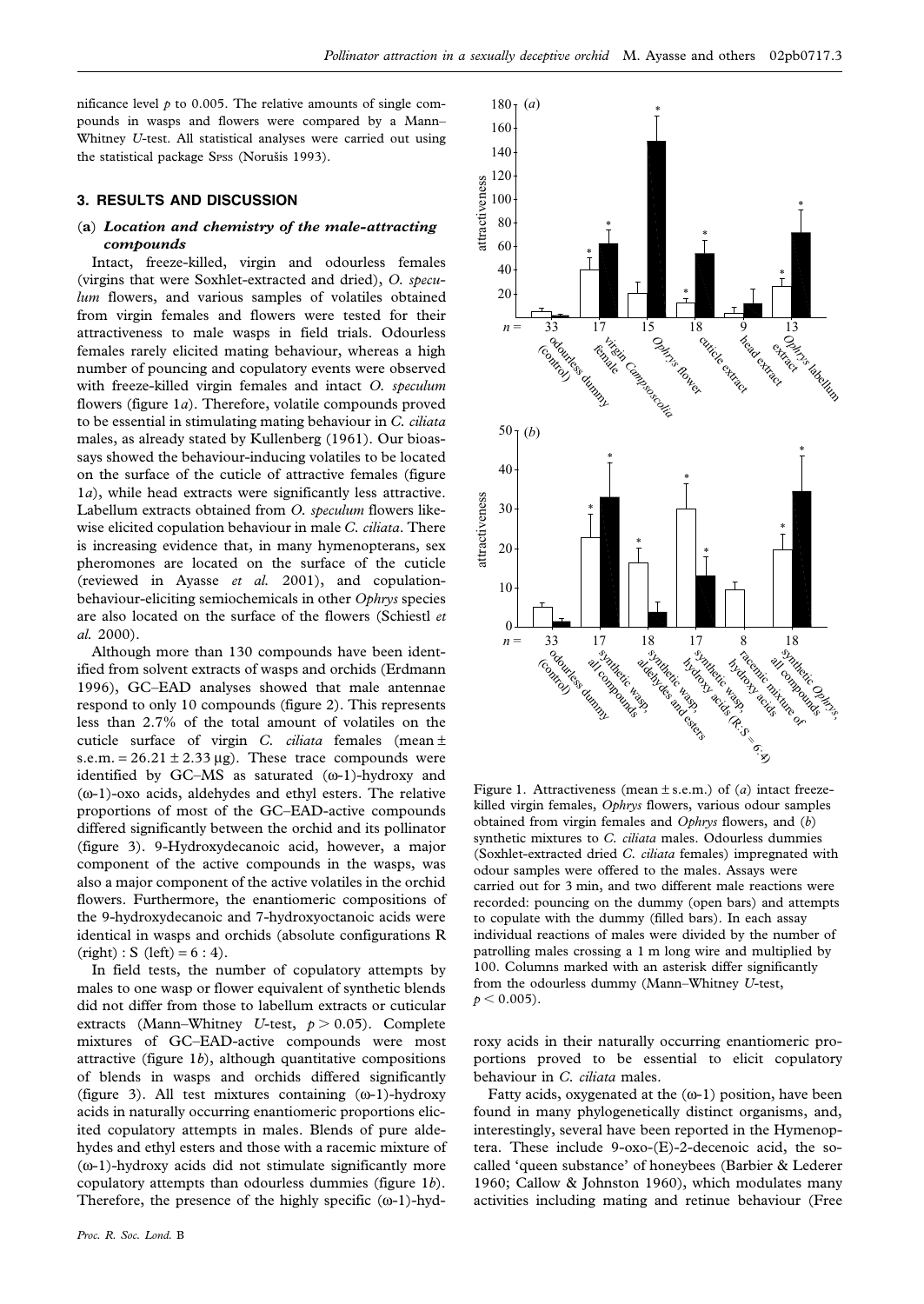

Figure 2. Simultaneous flame ionization/detection (FID) and electroantennographic-detection (EAD) analyses performed with (*a*) a cuticle extract of a *C. ciliata* female and (*b*) an *O. speculum* labellum extract. Numbered peaks correspond to compounds that elicit electroantennographic responses: 1, 7 hydroxyoctanoic acid; 2, 9-oxodecanoic acid; 3, 9 hydroxydecanoic acid; 4, hexadecanal; 5, (z)-9-octadecenal; 6, octadecanal; 7, ethyl linoleate; 8, ethyl oleate. In order to detect all 'physiologically active' compounds and to discriminate electrophysiological responses from noise we performed five to 10 GC–EAD runs for each type of sample.



GC-EAD-active compounds

Figure 3. Comparison of relative proportions (mean ± s.e.m.) of electrophysiologically active compounds in cuticle extracts of virgin *C. ciliata* females (filled bars) (*n* = 4) and labellum extracts of *O. speculum* flowers (open bars)  $(n = 16)$ . Asterisks indicate significant difference, Mann–Whitney *U*test,  $p < 0.01$ . Three to five individuals were pooled for each of the four *C. ciliata* samples because of the small amounts of the target compounds. The total number of females investigated was 15. For statistical analyses the values equivalent to single females were used.

1987). As far as we know, 9-oxodecanoic acid, 9-hydroxydecanoic acid and 7-hydroxyoctanoic acid have been identified only in the mandibular glands of honeybees (Callow *et al.* 1964; Slessor *et al.* 1988; Plettner *et al.* 1996), and the latter two substances were detected in royal jelly (Lerker *et al.* 1981). Our results are, to our knowledge, the first identifications of these compounds in

plants. Recently, (ω-1)-hydroxy acids and some related compounds with as yet unknown functions were identified in the tarsal glands of female bumble-bees, *Bombus terrestris* (Hefetz *et al.* 1996). Interestingly, the enantiomeric composition of 9-oxo-(E)-2-decenoic acid in honeybee queens (Slessor *et al.* 1990) ( $R : S = 7 : 3$  varying with age) is similar to that of 9-hydroxydecanoic acid in the *C. ciliata–O. speculum* pair (see above). This suggests that similar enzymatic systems are involved (at least in the insects), either as a conserved ancestral trait or as a case of convergent evolution.

#### (**b**) *Attractiveness of females versus orchids*

Contrary to the hypothesis that *Ophrys* flowers produce only second-class attractivity compounds and are neglected once the pollinator females are present (Borg-Karlson 1990), we showed in a dual-choice experiment that *Ophrys* flowers were significantly more attractive to *C. ciliata* males than were their own females (mean ± s.e.m.; flowers:  $49.64 \pm 6.17$ ; wasps:  $26.25 \pm 4.89$ ; Wilcoxon:  $p < 0.001$ ). This finding was confirmed by further tests: odourless dummies presented to the males with the scent of an *Ophrys* flower elicited significantly more copulatory events than dummies offered with the odour of attractive living wasps (mean  $\pm$  s.e.m.; flowers:  $82.66 \pm 17.38$ ; wasps:  $29.94 \pm 9.42$ ; Mann–Whitney *U*-test:  $p < 0.01$ ). Former observations on the same species also argue against the hypothesis that *Ophrys* flowers are neglected once the pollinator females are present: Göltz & Reinhard (1977) observed that *Campsoscolia* males continue to be deceived by flowers of *O. speculum* even though real copulations take place in the same period.

Because we have shown that *O. speculum* flowers and *C. ciliata* females attract the males with the same compounds (see § 3a), the higher attractiveness of *Ophrys* flowers can be explained by a significantly higher total amount of male-attracting scent (GC–EAD-active compounds) produced by flowers  $(2.71 \pm 0.21 \,\mu g)$  than by wasps  $(0.71 \pm 0.34 \,\mu g)$  (Mann–Whitney *U*-test:  $p < 0.01$ ). Generally, calling sexually active hymenopteran females often produce minute quantities of sex attractant (Ayasse *et al.* 2001), presumably detectable over only short distances. The risk of attracting predators and brood parasites by producing long-distance sex pheromones may be great for a female calling close to her nesting or oviposition site. Orchid flowers are exempt from this risk and can produce larger amounts of male-attracting scent limited only by physiological constraints.

# (**c**) *Specificity of the male-attracting signal and reproductive isolation of wasps and orchids*

In insects, the specificity of a chemical signal in a 'noisy chemical background' may be achieved either by specific blends of simple and often ubiquitous compounds, or by the presence of unique compounds, including specific compositions of stereoisomers (Blum *et al.* 1959; Roelofs 1995; Francke & Schulz 1999). Recently, we reported a case of the first scenario, where *O. sphegodes* flowers and virgin *Andrena nigroaenea* females use almost identical bouquets of common saturated and unsaturated hydrocarbons to elicit mating behaviour in the males (Schiestl *et al.* 1999). Interestingly, the same hydrocarbons are also major volatiles in *O. speculum* flowers and *C. ciliata*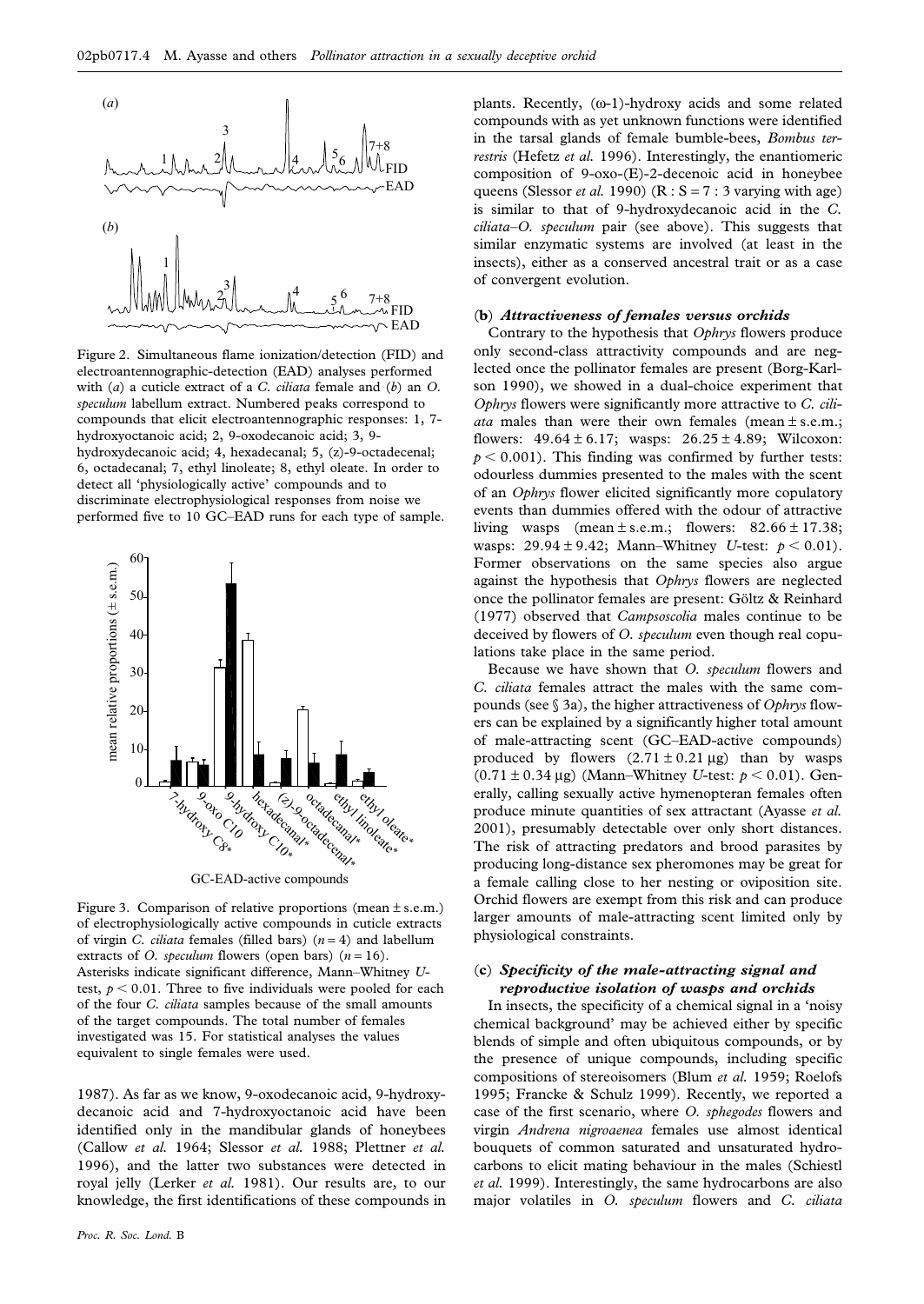females*,* making up almost identical blends with respect to both chain length and double-bond positions (Erdmann 1996) but these neither stimulate *C. ciliata* male antennae nor induce mating behaviour. The *O. speculum–C. ciliata* interaction, however, represents the second possibility, with both flower and pollinator producing highly specific oxygenated carboxylic acids as the signal. In this case, the various hydrocarbons could potentially act as solvents for the male-attracting compounds, serve as tactile cues or, given their physico-chemical properties, have other functions as surface lipids (Eigenbrode & Espelie 1995).

The existence of two very different plant–pollinator chemical communication systems in various *Ophrys* species raises the following question: why do *C. ciliata* females and mimicking *O*. *speculum* flowers use complex and unusual compounds rather than a species-specific blend of common compounds, especially when the orchid possesses the same suite of common cuticular hydrocarbons used by sympatric *Ophrys* species to attract pollinators (Schiestl *et al.* 1999)? Ecological and phylogenetic factors and physiological constraints play a fundamental role in the evolution of systems of chemical communication. Many *Andrena* species live sympatrically with closely related species (Westrich 1989). Heterospecific mating is avoided by the use of species-specific blends of the same hydrocarbons (Schiestl & Ayasse 2002) and by pattern recognition. The same principle of species-specific mate attraction exists in various species of moth (Roelofs 1995). Among closely related, sympatrically distributed species, specificities of blends caused by varying the relative proportions of common compounds may be easily achieved by modulating existing systems that account for the biosynthesis and perception of the components.

By contrast, *C. ciliata* neither temporally nor spatially overlaps with other scoliid wasps (Osten 2000), and the male-attracting scent consists of a few specific compounds, which perhaps have arisen by intraspecific sexual selection, and which impart great species specificity. The biosynthesis of such unique compounds and the development of corresponding receptors may generate a less flexible system, but one that allows a particularly fixed relationship.

*Ophrys* orchids are interfertile (Ehrendorfer 1980), and reproductive isolation is linked to pre-pollination mechanisms, i.e. attraction of and pollination by males of only one pollinator species (Kullenberg 1961). Therefore, it is an advantage if an *Ophrys* species selects a pollinator species that is reproductively isolated from other sympatrically occurring species, such as *A. nigroaenea* (Schiestl & Ayasse 2002) or *C. ciliata* (Osten 2000), and does not visit flowers of sympatrically occurring *Ophrys* species. Mimicking the sex pheromone of a pollinator species that is reproductively isolated may prevent hybridization and pollen loss and as a consequence may lead to an increase in reproductive success. This is particularly important in sexually deceptive orchids, because they have a low rate of pollinator visitation and because the pollen, as in most orchids, is packed in pollinia (Ayasse *et al.* 2000).

The discovery of the behaviour-mediating capacities of (ω-1)-hydroxy acids produced by an orchid and by female wasps to compete for pollinators and for mates, respectively, adds a new facet to the fascinating field of insect– plant interactions.

We thank M. Blum, W. Engels, B. Hölldobler, B. Huber, J. McNeil, J. A. Pickett, S. Vogel and two anonymous referees for valuable comments on the manuscript, and J. Plant for linguistic advice. Supported by grants of the FWF Austria to M.A. (P12275-BIO) and the Fonds der chemischen Industrie to W.F.

# **REFERENCES**

- Ayasse, M., Engels, W., Lübke, G. & Francke, W. 1999 Mating expenditures reduced via female sex pheromone modulation in the primitively eusocial halictine bee, *Lasioglossum* (*Evylaeus*) *malachurum* (Hymenoptera: Haltictidae). *Behav. Ecol. Sociobiol.* **45**, 95–106.
- Ayasse, M., Schiestl, F. P., Paulus, H. F., Löfstedt, C., Hansson, B., Ibarra, F. & Francke, W. 2000 Evolution of reproductive strategies in the sexually deceptive orchid *Ophrys sphegodes*: how does flower-specific variation of odor signals influence reproductive success? *Evolution* **54**, 1995–2006.
- Ayasse, M., Paxton, R. & Tengö, J. 2001 Mating behavior and chemical communication in the order Hymenoptera. *A. Rev. Entomol.* **46**, 31–78.
- Barbier, M. & Lederer, E. 1960 Structure chimique de la substance royale de la reine d'abeille (*Apis mellifera* L.). *Comptes Rendus de l'Acade´mie des Sciences Paris* **251**, 1131– 1135.
- Blum, M. S., Novak, A. F. & Taber, S. 1959 10-Hydroxy-Δ<sup>2</sup>decenoic acid, an antibiotic found in royal jelly. *Science* **130**, 452–453.
- Borg-Karlson, A.-K. 1987 Chemical basis for the relationship between *Ophrys* orchids and their pollinators. III. Volatile compounds of species in the *Ophrys* sections Fuciflorae and Bombyliflorae as insect mimetic attractants/excitants. *Chemica Scripta* **27**, 313–325.
- Borg-Karlson, A.-K. 1990 Chemical and ethological studies of pollination in the genus *Ophrys* (Orchidaceae). *Phytochemistry* **29**, 1359–1387.
- Callow, R. K. & Johnston, N. C. 1960 The chemical constitution and synthesis of queen substances of the honeybees (*Apis mellifera*). *Bee World* **41**, 152–153.
- Callow, R. K., Chapman, J. R. & Paton, P. N. 1964 Pheromones of the honeybee: chemical studies of the mandibular gland secretion of the queen. *J. Apicult. Res.* **3**, 77–89.
- Correvon, H. & Pouyanne, A. 1916 Un curieux cas de mimétisme chez les Ophrydées. *J. Soc. Nat. Horticult. France* 17, 29, 41, 84.
- Ehrendorfer, F. 1980 Hybridisierung, Polyploidie und Evolution bei europa¨isch-Mediterranen Orchideen. *Die Orchidee Sonderheft* **1980**, 15–34.
- Eigenbrode, S. D. & Espelie, K. E. 1995 Effects of plant epicuticular lipids on insect herbivores. *A. Rev. Entomol.* **40**, 171–194.
- Erdmann, D. 1996 Identifizierung und synthese flüchtiger signalstoffe aus insekten und ihren wirtspflanzen. PhD thesis, Universität Hamburg, Germany.
- Francke, W. & Schulz, S. 1999 Pheromones. In *Comprehensive natural products chemistry*, vol. 8 (ed. D. Barton & K. Nakanishi), pp. 197–261. Amsterdam: Elsevier Science Ltd.
- Free, J. B. 1987 *Pheromones of social bees*. London: Chapman & Hall.
- Göltz, P. & Reinhard, H. R. 1977 Weitere Beobachtungen u¨ber die Bestaubungen von *Ophrys speculum* Link. *Die Orchidee* **28**, 147–148.
- Hefetz, A., Taghizadeh, T. & Francke, W. 1996 The exocrinology of the queen bumble-bee *Bombus terrestris* (Hymenoptera, Apidae, Apini). *Z. Naturforsch* **51**, 415–422.
- Kullenberg, B. 1961 Studies in *Ophrys* pollination. *Zool. Bidrag Uppsala* **34**, 1–340.